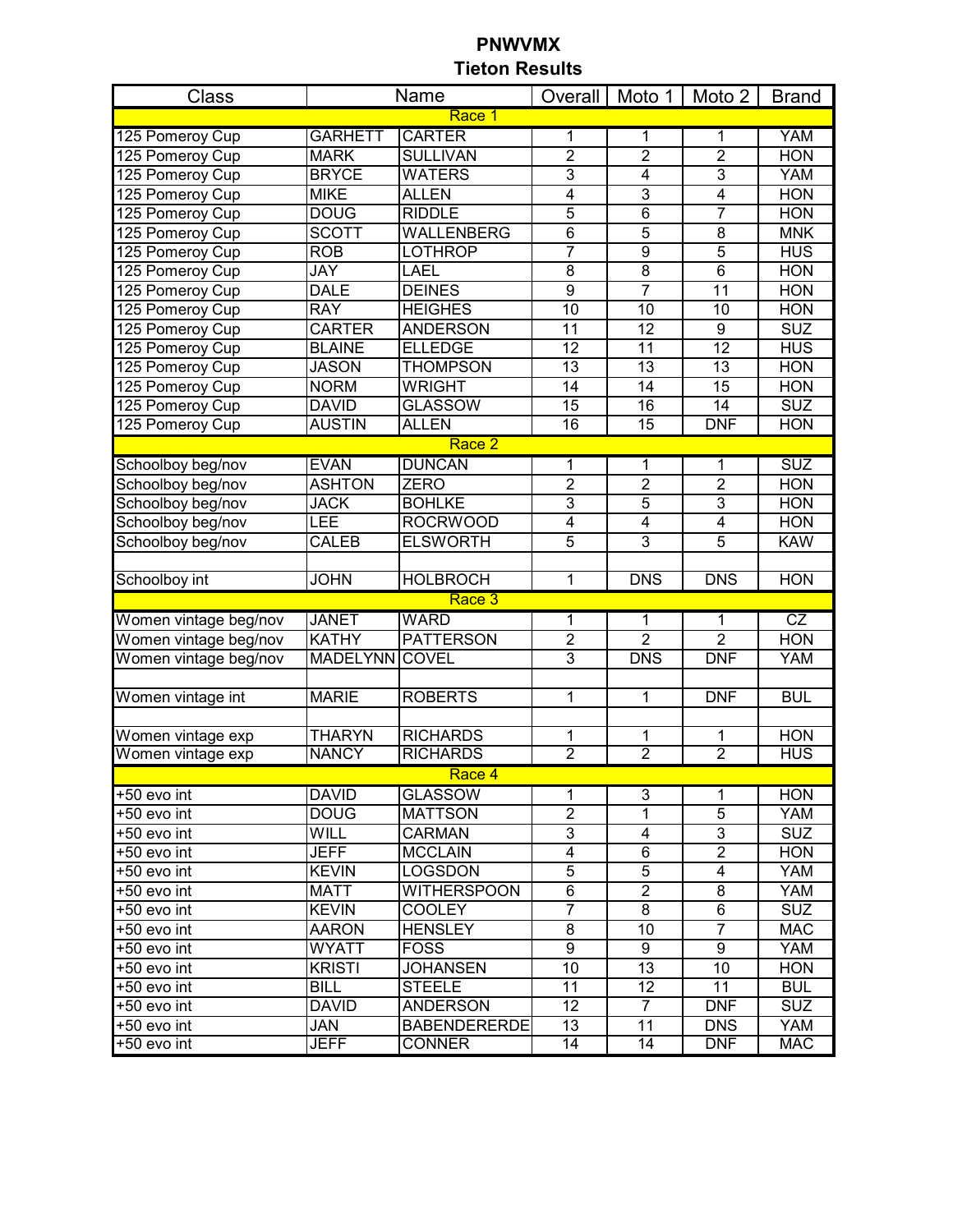| Class                   |                          | Name                |                    |                         | Overall   Moto 1   Moto 2   Brand |            |  |  |
|-------------------------|--------------------------|---------------------|--------------------|-------------------------|-----------------------------------|------------|--|--|
| Race 5                  |                          |                     |                    |                         |                                   |            |  |  |
| Open evo beg/nov        | <b>IAN</b>               | <b>JORGENSON</b>    | 1                  | $\overline{2}$          | 1                                 | <b>YAM</b> |  |  |
| Open evo beg/nov        | <b>RALPH</b>             | <b>BINGHAM</b>      | $\overline{2}$     | 1                       | $\overline{3}$                    | <b>SUZ</b> |  |  |
| Open evo beg/nov        | <b>RUSS</b>              | <b>KLATT</b>        | $\overline{3}$     | $\overline{3}$          | $\overline{2}$                    | <b>YAM</b> |  |  |
|                         |                          |                     |                    |                         |                                   |            |  |  |
| +50 evo beg/nov         | <b>MIKE</b>              | <b>BUSTO</b>        | 1                  | $\overline{2}$          | $\overline{2}$                    | <b>SUZ</b> |  |  |
| +50 evo beg/nov         | <b>BILLY</b>             | <b>WINKER</b>       | $\overline{2}$     | $\overline{4}$          | 1                                 | <b>YAM</b> |  |  |
| +50 evo beg/nov         | <b>ROB</b>               | <b>COREL</b>        | $\overline{3}$     | 1                       | 4                                 | YAM        |  |  |
| +50 evo beg/nov         | <b>DARRELL</b>           | <b>MCCOY</b>        | $\overline{4}$     | $\overline{3}$          | $\overline{5}$                    | YAM        |  |  |
| +50 evo beg/nov         | <b>ERIC</b>              | <b>STOOTHOFF</b>    | $\overline{5}$     | $\overline{6}$          | $\overline{3}$                    | <b>HON</b> |  |  |
| +50 evo beg/nov         | <b>RICH</b>              | <b>BENNETT</b>      | 6                  | $\overline{5}$          | 6                                 | <b>SUZ</b> |  |  |
| +50 evo beg/nov         | <b>RICK</b>              | <b>STIEBER</b>      | 7                  | 7                       | $\overline{7}$                    | <b>BUL</b> |  |  |
| +50 evo beg/nov         | <b>DUANE</b>             | <b>DIENER</b>       | 8                  | 8                       | 10                                | <b>MAC</b> |  |  |
| +50 evo beg/nov         | <b>BRETT</b>             | <b>BINNIE</b>       | 9                  | 11                      | 8                                 | <b>YAM</b> |  |  |
| +50 evo beg/nov         | <b>RICK</b>              | <b>COOPER</b>       | 10                 | 10                      | 9                                 | <b>YAM</b> |  |  |
| +50 evo beg/nov         | <b>KRIS</b>              | <b>BABENDERERDE</b> | 11                 | $\overline{9}$          | $\overline{11}$                   | <b>YAM</b> |  |  |
| +60 evo beg/nov         | <b>SAM</b>               | <b>FURER</b>        | 1                  | $\overline{2}$          | 1                                 | <b>YAM</b> |  |  |
| +60 evo beg/nov         | <b>BILL</b>              | <b>ELKINS</b>       | $\overline{2}$     | 1                       | $\overline{2}$                    | <b>MAC</b> |  |  |
| +60 evo beg/nov         | <b>MICHAEL</b>           | <b>CARPENTER</b>    | $\overline{3}$     | $\overline{3}$          | $\overline{3}$                    | <b>HON</b> |  |  |
|                         |                          | Race 6              |                    |                         |                                   |            |  |  |
| Revolution 2 Int        | <b>CHRIS</b>             | <b>SICILIA</b>      | 1                  | 1                       | $\overline{2}$                    | <b>YAM</b> |  |  |
| Revolution 2 Int        | <b>JASON</b>             | <b>BROGOITTI</b>    | $\overline{2}$     | $\overline{3}$          | $\overline{3}$                    | <b>HON</b> |  |  |
| Revolution 2 Int        | <b>BLAKE</b>             | <b>HALL</b>         | 3                  | $\overline{2}$          | 4                                 | <b>HON</b> |  |  |
| Revolution 2 Int        | <b>GARRETT</b>           | <b>OSWALT</b>       | $\overline{4}$     | $\overline{4}$          | $\overline{5}$                    | <b>HON</b> |  |  |
| Revolution 2 Int        | <b>KADEN</b>             | <b>FAGER</b>        | $\overline{5}$     | 10                      | 1                                 | <b>YAM</b> |  |  |
| Revolution 2 Int        | <b>DAVID</b>             | <b>WEBER</b>        | $\overline{6}$     | $\overline{8}$          | $\overline{6}$                    | <b>KAW</b> |  |  |
| <b>Revolution 2 Int</b> | <b>JEFF</b>              | <b>OSBORN</b>       | 7                  | 7                       | 7                                 | <b>HON</b> |  |  |
| <b>Revolution 2 Int</b> | <b>ROB</b>               | <b>WOFFORD</b>      | $\overline{\bf 8}$ | 9                       | $\overline{8}$                    | <b>SUZ</b> |  |  |
| <b>Revolution 2 Int</b> | <b>BRIAN</b>             | <b>POMEROY</b>      | g                  | 5                       | <b>DNS</b>                        | <b>KAW</b> |  |  |
| <b>Revolution 2 Int</b> | <b>RICH</b>              | <b>PICKNER</b>      | $\overline{10}$    | $\overline{6}$          | <b>DNS</b>                        | <b>HON</b> |  |  |
| Revolution 2 Int        | <b>JOHN</b>              | <b>HOLBROCH</b>     | $\overline{11}$    | <b>DNF</b>              | <b>DNS</b>                        | <b>HON</b> |  |  |
|                         |                          |                     |                    |                         |                                   |            |  |  |
| Revolution 2 Exp        | <b>GARHETT</b>           | <b>CARTER</b>       | 1                  | 1                       | $\overline{1}$                    | <b>HON</b> |  |  |
| <b>Revolution 2 Exp</b> | <b>RANDY</b>             | <b>HUBBARD</b>      | $\overline{2}$     | $\overline{2}$          | $\overline{2}$                    | <b>KAW</b> |  |  |
| <b>Revolution 2 Exp</b> | <b>RANDY</b>             | <b>ENEIX</b>        | 3                  | 3                       | <b>DNS</b>                        | <b>YAM</b> |  |  |
| Revolution 2 Exp        | <b>CRAIG</b>             | <b>SCHEIBNER</b>    | 4                  | <b>DNF</b>              | $\overline{3}$                    | <b>KAW</b> |  |  |
| Race 7                  |                          |                     |                    |                         |                                   |            |  |  |
| Women evo beg/nov       | <b>STEPHANIE PICKNER</b> |                     | 1                  | 1                       | 1                                 | YAM        |  |  |
| Women evo beg/nov       | <b>JADA</b>              | <b>COBBS</b>        | $\overline{2}$     | $\overline{3}$          | $\overline{2}$                    | <b>SUZ</b> |  |  |
| Women evo beg/nov       | JANET                    | WARD                | $\overline{3}$     | $\overline{2}$          | <b>DNS</b>                        | <b>HON</b> |  |  |
| Women evo beg/nov       | MADELYNN COVEL           |                     | $\overline{4}$     | $\overline{\mathbf{4}}$ | <b>DNS</b>                        | YAM        |  |  |
|                         |                          |                     |                    |                         |                                   |            |  |  |
| Women evo int           | <b>KRIS</b>              | <b>BABENDERERDE</b> | $\mathbf{1}$       | $\overline{2}$          | $\mathbf 1$                       | YAM        |  |  |
| Women evo int           | <b>SARAH</b>             | <b>PETERS</b>       | $\overline{2}$     | 1                       | <b>DNS</b>                        | YAM        |  |  |
| Women evo exp           | <b>KRISTI</b>            | <b>JOHANSEN</b>     | 1                  | $\overline{1}$          | $\mathbf{1}$                      | <b>HON</b> |  |  |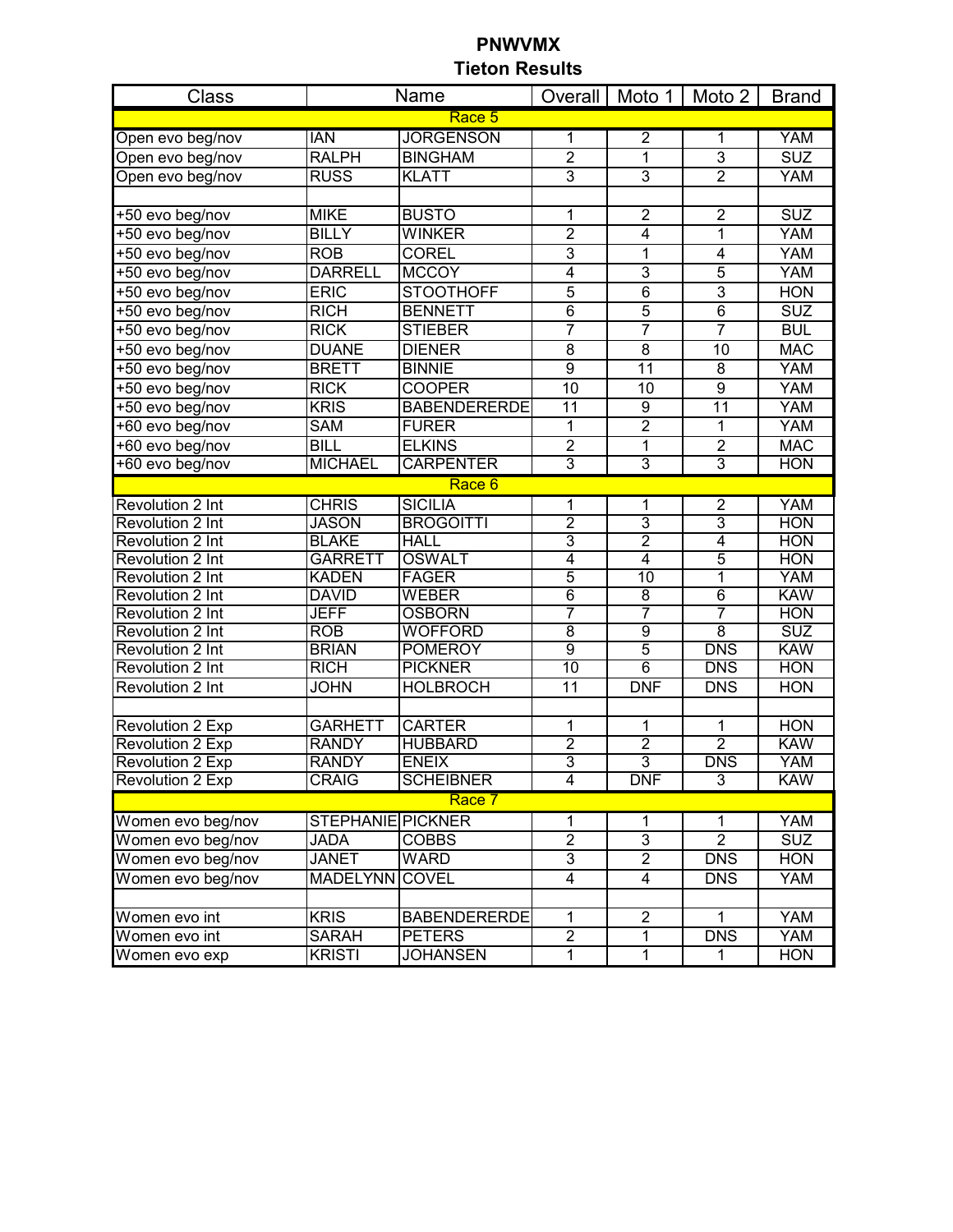| <b>Class</b>         |                | Name              |                |                | Overall   Moto 1   Moto 2 | <b>Brand</b>     |  |  |
|----------------------|----------------|-------------------|----------------|----------------|---------------------------|------------------|--|--|
| Race 8               |                |                   |                |                |                           |                  |  |  |
| 125 vintage int      | <b>CARTER</b>  | <b>ANDERSON</b>   | $\overline{1}$ | 1              | 1                         | <b>SUZ</b>       |  |  |
| 125 vintage int      | <b>JAMES</b>   | <b>STEEL</b>      | $\overline{2}$ | <b>DNS</b>     | <b>DNS</b>                | <b>HON</b>       |  |  |
| 125 vintage int      | <b>JOE</b>     | <b>KLOKKEVOLD</b> | $\overline{3}$ | <b>DNS</b>     | <b>DNS</b>                | <b>PEN</b>       |  |  |
|                      |                |                   |                |                |                           |                  |  |  |
| Open vintage int     | <b>KADEN</b>   | <b>FAGER</b>      | $\mathbf{1}$   | 1              | 1                         | <b>SUZ</b>       |  |  |
| Open vintage int     | <b>CHRIS</b>   | <b>FULLERTON</b>  | $\overline{2}$ | $\overline{2}$ | $\overline{2}$            | <b>YAM</b>       |  |  |
| Open vintage int     | <b>FRED</b>    | <b>VILLOPOTTO</b> | $\overline{3}$ | $\overline{3}$ | $\overline{3}$            | CZ               |  |  |
| Open vintage exp     | <b>TYLER</b>   | <b>GADDY</b>      | $\overline{1}$ | 1              | 1                         | YAM              |  |  |
|                      |                |                   |                |                |                           |                  |  |  |
| +40 vintage int      | <b>BRIAN</b>   | <b>POMEROY</b>    | $\mathbf{1}$   | 1              | 1                         | <b>BUL</b>       |  |  |
| +40 vintage int      | <b>TOM</b>     | <b>SPISAK</b>     | $\overline{2}$ | $\overline{3}$ | $\overline{2}$            | <b>YAM</b>       |  |  |
| +40 vintage int      | <b>NANCY</b>   | <b>RICHARDS</b>   | $\overline{3}$ | $\overline{2}$ | 3                         | <b>HUS</b>       |  |  |
|                      |                |                   |                |                |                           |                  |  |  |
| 4-stroke vintage exp | <b>BOBBY</b>   | <b>GRAVELY</b>    | $\mathbf 1$    | $\mathbf{1}$   | 1                         | <b>HON</b>       |  |  |
|                      |                |                   |                |                |                           |                  |  |  |
| 100cc vintage exp    | <b>GARY</b>    | <b>CARTER</b>     | 1              | 1              | 1                         | <b>SUZ</b>       |  |  |
|                      |                | Race 9            |                |                |                           |                  |  |  |
| 125 evo beg/nov      | <b>SHAE</b>    | <b>LOGSDON</b>    | 1              | 1              | 1                         | <b>YAM</b>       |  |  |
| 125 evo beg/nov      | <b>SHAE</b>    | <b>BERSCHAUER</b> | $\overline{2}$ | $\overline{2}$ | $\overline{2}$            | <b>KAW</b>       |  |  |
| 125 evo beg/nov      | ZAC            | <b>MCGOVERN</b>   | 3              | $\overline{3}$ | <b>DNS</b>                | <b>YAM</b>       |  |  |
|                      |                |                   |                |                |                           |                  |  |  |
| +40 evo beg/nov      | <b>DAN</b>     | <b>BELOIT</b>     | 1              | 1              | 1                         | <b>YAM</b>       |  |  |
| $+40$ evo beg/nov    | <b>PATRICK</b> | <b>HOWLAND</b>    | $\overline{2}$ | $\overline{3}$ | $\overline{2}$            | <b>SUZ</b>       |  |  |
| +40 evo beg/nov      | <b>RUSS</b>    | <b>KLATT</b>      | $\overline{3}$ | $\overline{4}$ | $\overline{3}$            | <b>YAM</b>       |  |  |
| +40 evo beg/nov      | <b>SHANE</b>   | <b>SISSON</b>     | $\overline{4}$ | $\overline{2}$ | <b>DNS</b>                | <b>YAM</b>       |  |  |
|                      |                | Race 10           |                |                |                           |                  |  |  |
| $+50$ evo exp        | <b>MARK</b>    | <b>SULLIVAN</b>   | 1              | $\overline{2}$ | 1                         | <b>YAM</b>       |  |  |
| $+50$ evo exp        | <b>ROB</b>     | <b>LOTHROP</b>    | $\overline{2}$ | 1              | $\overline{3}$            | <b>YAM</b>       |  |  |
| $+50$ evo exp        | <b>RANDY</b>   | <b>HUBBARD</b>    | $\overline{3}$ | $\overline{3}$ | $\overline{4}$            | <b>HON</b>       |  |  |
| +50 evo exp          | <b>KELLY</b>   | <b>RAMBO</b>      | $\overline{4}$ | <b>DNS</b>     | $\overline{2}$            | <b>MAC</b>       |  |  |
| +50 evo exp          | <b>MIKE</b>    | <b>ROBINSON</b>   | $\overline{5}$ | 4              | <b>DNS</b>                | <b>HON</b>       |  |  |
| +50 evo exp          | <b>KEN</b>     | <b>KILSEIMER</b>  | $\overline{6}$ | 5              | <b>DNS</b>                | <b>SUZ</b>       |  |  |
|                      |                |                   |                |                |                           |                  |  |  |
| +60 evo int          | <b>DAN</b>     | <b>MCCONNELL</b>  | 1              | $\overline{2}$ | 1                         | <b>HON</b>       |  |  |
| +60 evo int          | <b>DOUG</b>    | <b>MATTSON</b>    | $\overline{2}$ | $\mathbf{1}$   | $\overline{2}$            | <b>YAM</b>       |  |  |
| +60 evo int          | <b>JAY</b>     | <b>AITCHESON</b>  | $\overline{3}$ | $\overline{3}$ | $\overline{3}$            | $\overline{OSS}$ |  |  |
|                      |                |                   |                |                |                           |                  |  |  |
| +60 evo exp          | <b>SKEET</b>   | <b>HISE</b>       | $\overline{1}$ | 1              | <b>DNS</b>                | <b>YAM</b>       |  |  |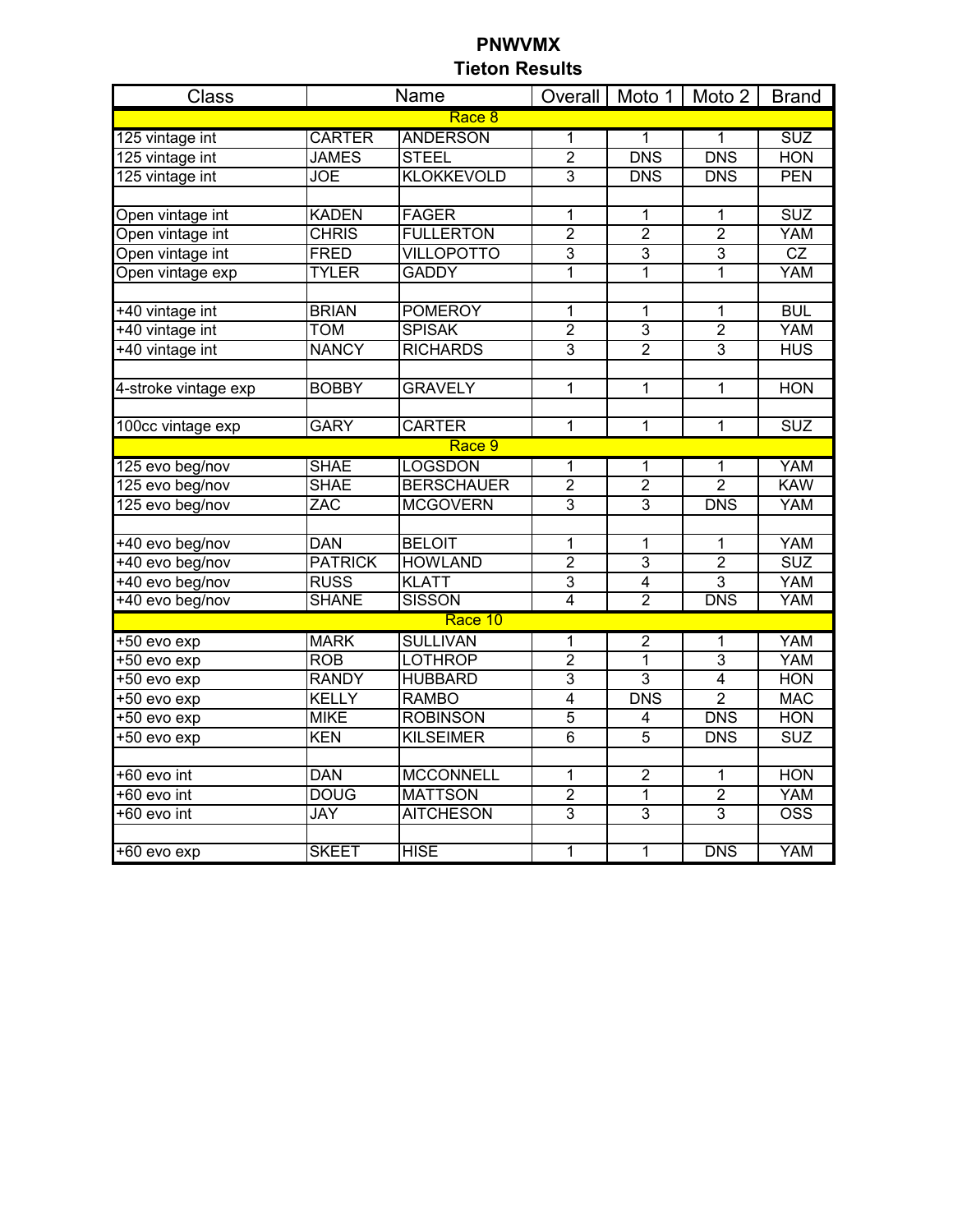| Class                        |                | Name             |                         |                     | Overall   Moto 1   Moto 2 | <b>Brand</b>                                                |  |  |
|------------------------------|----------------|------------------|-------------------------|---------------------|---------------------------|-------------------------------------------------------------|--|--|
| Race 11                      |                |                  |                         |                     |                           |                                                             |  |  |
| 125 vintage beg/nov          | <b>FORREST</b> | <b>TOMKINS</b>   | 1                       | 1                   | 1                         | <b>KAW</b>                                                  |  |  |
| 125 vintage beg/nov          | <b>JACOB</b>   | <b>STEELE</b>    | $\overline{2}$          | $\overline{3}$      | $\overline{2}$            | <b>HON</b>                                                  |  |  |
| 125 vintage beg/nov          | <b>JEFF</b>    | <b>ANDERSON</b>  | $\overline{3}$          | $\overline{2}$      | <b>DNS</b>                | CAN                                                         |  |  |
| 125 vintage beg/nov          | <b>RYAN</b>    | WEBER            | $\overline{4}$          | $\overline{4}$      | <b>DNS</b>                | <b>HUS</b>                                                  |  |  |
|                              |                |                  |                         |                     |                           |                                                             |  |  |
| +40 vintage beg/nov          | <b>JAY</b>     | <b>LUKIN</b>     | 1                       | 1                   | 1                         | <b>HOD</b>                                                  |  |  |
| +40 vintage beg/nov          | <b>DAVID</b>   | <b>STANTON</b>   | $\overline{2}$          | <b>DNS</b>          | <b>DNS</b>                | Mon                                                         |  |  |
|                              |                |                  |                         |                     |                           |                                                             |  |  |
| Open vintage beg/nov         | <b>LUKE</b>    | <b>WEBER</b>     | 1                       | $\mathbf{1}$        | <b>DNS</b>                | <b>MAC</b>                                                  |  |  |
|                              |                |                  |                         |                     |                           |                                                             |  |  |
| Evo Open Age beg/nov         | <b>IAN</b>     | <b>JORGENSON</b> | 1                       |                     | $\mathbf{1}$              | <b>YAM</b>                                                  |  |  |
| Vintage Open Age beg/nov     | <b>GARY</b>    | <b>DIEDERICH</b> | 1                       | $\overline{2}$      | <b>DNS</b>                | <b>HUS</b>                                                  |  |  |
|                              |                | Race 12          |                         |                     |                           |                                                             |  |  |
|                              | WILL           | <b>CARMAN</b>    |                         |                     |                           | <b>SUZ</b>                                                  |  |  |
| Open evo int                 | <b>ROBBIE</b>  | <b>HURLBURT</b>  | 1<br>$\overline{2}$     | 1<br>$\overline{2}$ | 1<br>$\overline{2}$       | <b>MAC</b>                                                  |  |  |
| Open evo int                 | <b>PETE</b>    | <b>HARSIN</b>    | $\overline{3}$          | $\overline{3}$      | $\overline{3}$            | <b>MAC</b>                                                  |  |  |
| Open evo int                 | <b>JORDON</b>  | <b>WOODWORTH</b> | $\overline{4}$          | $\overline{4}$      | $\overline{4}$            | <b>MAC</b>                                                  |  |  |
| Open evo int<br>Open evo int | <b>TOM</b>     | <b>SPISAK</b>    | $\overline{5}$          | <b>DNS</b>          | <b>DNS</b>                | <b>YAM</b>                                                  |  |  |
|                              |                |                  |                         |                     |                           |                                                             |  |  |
| Open evo exp                 | GABE           | <b>SMITH</b>     | 1                       | 1                   | $\overline{\mathbf{c}}$   | <b>YAM</b>                                                  |  |  |
| Open evo exp                 | <b>CAMERON</b> | <b>ELLEDGE</b>   | $\overline{2}$          | 4                   | 1                         | <b>HUS</b>                                                  |  |  |
| Open evo exp                 | <b>TONY</b>    | <b>FOX</b>       | 3                       | $\overline{2}$      | <b>DNS</b>                | <b>HON</b>                                                  |  |  |
| Open evo exp                 | <b>CHRIS</b>   | <b>NELSON</b>    | $\overline{4}$          | $\overline{3}$      | <b>DNS</b>                | <b>MAC</b>                                                  |  |  |
|                              |                |                  |                         |                     |                           |                                                             |  |  |
| Trans-Am int                 | <b>MARK</b>    | <b>SWART</b>     | 1                       | 1                   | 1                         | <b>SUZ</b>                                                  |  |  |
| Trans-Am int                 | <b>MARK</b>    | <b>HECTOR</b>    | $\overline{2}$          | $\overline{2}$      | $\overline{2}$            | <b>MAC</b>                                                  |  |  |
| Trans-Am int                 | <b>JAY</b>     | <b>AITCHESON</b> | $\overline{3}$          | $\overline{3}$      | $\overline{3}$            | $\overline{OSS}$                                            |  |  |
|                              |                |                  |                         |                     |                           |                                                             |  |  |
| Trans-Am exp                 | <b>BOBBY</b>   | <b>GRAVELY</b>   | $\mathbf{1}$            | $\overline{1}$      | 1                         | <b>HON</b>                                                  |  |  |
|                              |                | Race 13          |                         |                     |                           |                                                             |  |  |
| 4-stroke evo beg/nov         | <b>ERIC</b>    | <b>STOOTHOFF</b> | 1                       | 1                   | 1                         | <b>HON</b>                                                  |  |  |
| 4-stroke evo beg/nov         | <b>RUSS</b>    | <b>KLATT</b>     | $\overline{2}$          | $\overline{3}$      | $\overline{2}$            | $\overline{\text{S}}\overline{\text{U}}\overline{\text{Z}}$ |  |  |
| 4-stroke evo beg/nov         | <b>RALPH</b>   | <b>BINGHAM</b>   | $\overline{3}$          | $\overline{2}$      | <b>DNS</b>                | YAM                                                         |  |  |
|                              |                |                  |                         |                     |                           |                                                             |  |  |
| 100cc evo beg/nov            | JAY            | <b>LUKIN</b>     | 1                       | $\mathbf{1}$        | $\mathbf 1$               | <b>HOD</b>                                                  |  |  |
|                              |                |                  |                         |                     |                           |                                                             |  |  |
| Trans-Am beg/nov             | <b>ED</b>      | <b>SHETLER</b>   | 1                       | 1                   | $\mathbf{1}$              | <b>YAM</b>                                                  |  |  |
| Trans-Am beg/nov             | <b>ROD</b>     | <b>REED</b>      | $\overline{\mathbf{c}}$ | $\mathbf 2$         | $\boldsymbol{2}$          | <b>HUS</b>                                                  |  |  |
| Trans-Am beg/nov             | <b>DALE</b>    | <b>STEVENS</b>   | $\overline{3}$          | $\overline{3}$      | $\overline{3}$            | <b>HUS</b>                                                  |  |  |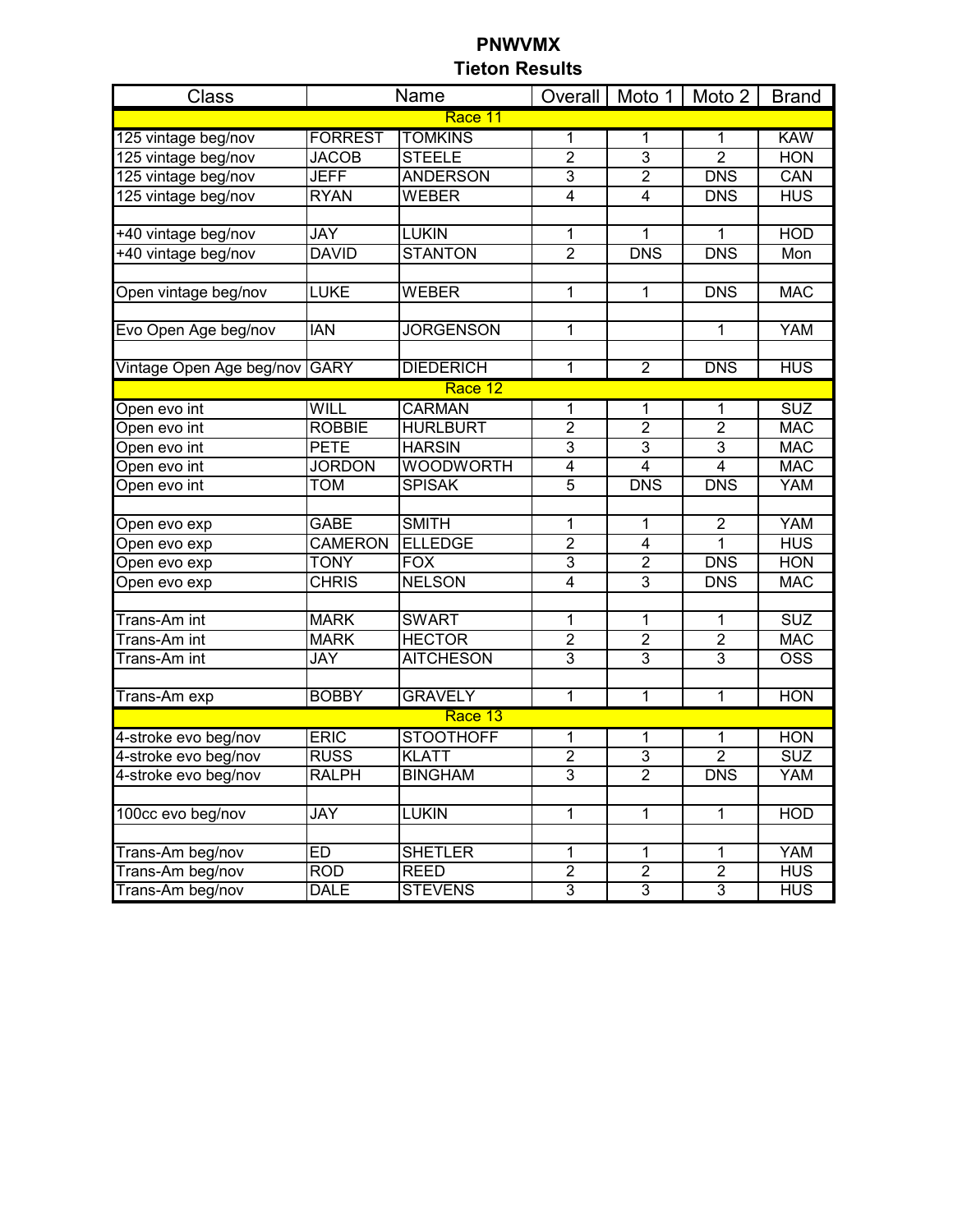| <b>Class</b>             |                | Name               |                |                           | Overall   Moto 1   Moto 2 | <b>Brand</b>           |  |
|--------------------------|----------------|--------------------|----------------|---------------------------|---------------------------|------------------------|--|
| Race 14                  |                |                    |                |                           |                           |                        |  |
| <b>Unlimited exp</b>     | <b>GARY</b>    | <b>POMEROY</b>     | 1              | $\overline{3}$            | $\mathbf{1}$              | <b>BUL</b>             |  |
| <b>Unlimited exp</b>     | <b>TYLER</b>   | <b>GADDY</b>       | $\overline{2}$ | $\overline{1}$            | <b>DNS</b>                | <b>YAM</b>             |  |
| <b>Unlimited exp</b>     | <b>SKEET</b>   | <b>HISE</b>        | $\overline{3}$ | $\overline{2}$            | <b>DNS</b>                | <b>YAM</b>             |  |
|                          |                |                    |                |                           |                           |                        |  |
| Revolution 1 Int         | <b>MARK</b>    | <b>SWART</b>       | 1              | 1                         | 1                         | <b>HON</b>             |  |
| <b>Revolution 1 Int</b>  | <b>JEFF</b>    | <b>CRAWFORD</b>    | $\overline{2}$ | $\overline{3}$            | $\overline{2}$            | YAM                    |  |
| Revolution 1 Int         | <b>WYATT</b>   | <b>FOSS</b>        | $\overline{3}$ | $\overline{2}$            | $\overline{\mathbf{4}}$   | <b>YAM</b>             |  |
| Revolution 1 Int         | <b>VINCE</b>   | <b>LAYMAN</b>      | $\overline{4}$ | $\overline{4}$            | $\overline{3}$            | <b>HON</b>             |  |
| <b>Revolution 1 Int</b>  | <b>PETE</b>    | <b>HARSIN</b>      | $\overline{5}$ | $\overline{5}$            | <b>DNS</b>                | <b>KAW</b>             |  |
| Revolution 1 Int         | <b>DAVID</b>   | <b>WEBER</b>       | $\overline{6}$ | <b>DNF</b>                | 5                         | <b>KTM</b>             |  |
|                          |                |                    |                |                           |                           |                        |  |
| Revolution 1 Exp         | <b>GARHETT</b> | <b>CARTER</b>      | 1              | $\mathbf{1}$              | $\mathbf{1}$              | <b>YAM</b>             |  |
| <b>Revolution 1 Exp</b>  | <b>MIKE</b>    | <b>ALLEN</b>       | $\overline{2}$ | $\overline{2}$            | $\overline{2}$            | <b>HUS</b>             |  |
|                          |                | Race 15            |                |                           |                           |                        |  |
| 250 evo beg/nov          | <b>DAN</b>     | <b>BELOIT</b>      | 1              | $\overline{2}$            | $\overline{1}$            | <b>YAM</b>             |  |
| 250 evo beg/nov          | <b>BILLY</b>   | <b>WINKER</b>      | $\overline{2}$ | 3                         | $\overline{2}$            | <b>YAM</b>             |  |
| 250 evo beg/nov          | <b>TYLER</b>   | <b>COREL</b>       | $\overline{3}$ | $\overline{4}$            | $\overline{4}$            | <b>YAM</b>             |  |
| 250 evo beg/nov          | <b>CONNER</b>  | <b>CARMAN</b>      | $\overline{4}$ | $\overline{6}$            | $\overline{3}$            | <b>SUZ</b>             |  |
| 250 evo beg/nov          | <b>MICHAEL</b> | <b>CARPENTER</b>   | $\overline{5}$ | $\overline{7}$            | $\overline{5}$            | <b>HON</b>             |  |
| 250 evo beg/nov          | JIM            | <b>MAGALLON</b>    | $\overline{6}$ | 1                         | <b>DNS</b>                | <b>YAM</b>             |  |
| 250 evo beg/nov          | <b>RICK</b>    | <b>COOPER</b>      | 7              | $\overline{5}$            | <b>DNS</b>                | <b>MAC</b>             |  |
| 250 evo beg/nov          | <b>PETER</b>   | <b>GRENTZ</b>      | $\overline{8}$ | <b>DNF</b>                | <b>DNS</b>                | <b>YAM</b>             |  |
|                          |                | Race 16            |                |                           |                           |                        |  |
| 250 evo exp              | <b>BOB</b>     | <b>WINKER</b>      | 1              | 1                         | 1                         | <b>YAM</b>             |  |
| $\overline{250}$ evo exp | <b>BRYCE</b>   | <b>WATERS</b>      | $\overline{2}$ | $\overline{2}$            | $\overline{3}$            | <b>HUS</b>             |  |
| 250 evo exp              | <b>GABE</b>    | <b>SMITH</b>       | 3              | <b>DNS</b>                | $\overline{2}$            | <b>YAM</b>             |  |
| 250 evo exp              | <b>KEN</b>     | <b>KILSEIMER</b>   | $\overline{4}$ | $\overline{3}$            | <b>DNS</b>                | <b>SUZ</b>             |  |
| $\overline{250}$ evo exp | <b>DOUGLAS</b> | <b>MINOR</b>       | $\overline{5}$ | $\overline{4}$            | <b>DNS</b>                | <b>KAW</b>             |  |
| 250 evo int              | <b>CRAIG</b>   | <b>INGRAM</b>      | 1              | $\overline{2}$            | $\overline{2}$            | <b>MAC</b>             |  |
| 250 evo int              | <b>ROBBIE</b>  | <b>HURLBURT</b>    | $\overline{2}$ | $\overline{1}$            | $\overline{4}$            | <b>MAC</b>             |  |
| 250 evo int              | <b>AARON</b>   | <b>RUSSEL</b>      | $\overline{3}$ | 7                         | $\overline{1}$            | <b>YAM</b>             |  |
| 250 evo int              | <b>JORDON</b>  | <b>WOODWORTH</b>   | $\overline{4}$ | $\overline{5}$            | $\overline{5}$            | <b>MAC</b>             |  |
| 250 evo int              | <b>VINCE</b>   | LAYMAN             | $\overline{5}$ | $\overline{8}$            | $\overline{3}$            | <b>HUS</b>             |  |
| 250 evo int              | <b>BILL</b>    | <b>STEELE</b>      | $\overline{6}$ | $\overline{6}$            | $\overline{6}$            | <b>BUL</b>             |  |
| 250 evo int              | <b>MATT</b>    | <b>WITHERSPOON</b> | $\overline{7}$ | $\ensuremath{\mathsf{3}}$ | <b>DNS</b>                | <b>YAM</b>             |  |
| 250 evo int              | <b>JEFF</b>    | <b>MCCLAIN</b>     | 8              | 4                         | <b>DNS</b>                | <b>HON</b>             |  |
| 250 evo int              | <b>DAVID</b>   | <b>ANDERSON</b>    | $\overline{9}$ | <b>DNF</b>                | <b>DNS</b>                | <b>SUZ</b>             |  |
|                          |                | Race 17            |                |                           |                           |                        |  |
| +50 vintage beg/nov      | <b>JEFF</b>    | <b>ANDERSON</b>    | 1              | 1                         | 88                        | CAN                    |  |
| +60 vintage beg/nov      | <b>DALE</b>    | <b>DVORAK</b>      | 1              | $\overline{1}$            | $\mathbf{1}$              | <b>HOD</b>             |  |
| +60 vintage beg/nov      | <b>RANDY</b>   | <b>KNOPP</b>       | $\overline{2}$ | $\overline{3}$            | $\overline{2}$            | <b>HON</b>             |  |
| +60 vintage beg/nov      | <b>MARTY</b>   | <b>GREGORY</b>     | $\overline{3}$ | $\overline{5}$            | $\overline{3}$            | <b>BUL</b>             |  |
| +60 vintage beg/nov      | <b>MICHAEL</b> | <b>CARPENTER</b>   | 4              | $\overline{6}$            | $\overline{\mathbf{4}}$   | <b>HON</b>             |  |
| +60 vintage beg/nov      | <b>GARY</b>    | <b>DIEDERICH</b>   | $\overline{5}$ | $\overline{2}$            | <b>DNS</b>                | $\overline{\text{CZ}}$ |  |
| +60 vintage beg/nov      | <b>FORREST</b> | <b>TOMKINS</b>     | $\overline{6}$ | $\overline{4}$            | <b>DNS</b>                | <b>KAW</b>             |  |
| +60 vintage beg/nov      | <b>JEFF</b>    | <b>GLEASON</b>     | 7              | <b>DNS</b>                | <b>DNS</b>                | <b>MAC</b>             |  |
| +70 vintage Int          | <b>RICK</b>    | <b>DEFORD</b>      | 1              | 1                         | 1                         | <b>HUS</b>             |  |
| +70 vintage exp          | <b>ROSS</b>    | <b>ROBERTS</b>     | 1              | $\mathbf{1}$              | $\mathbf{1}$              | <b>BUL</b>             |  |
| +70 vintage exp          | <b>BUTCH</b>   | WALSH              | $\overline{2}$ | $\overline{2}$            | $\overline{2}$            | <b>YAM</b>             |  |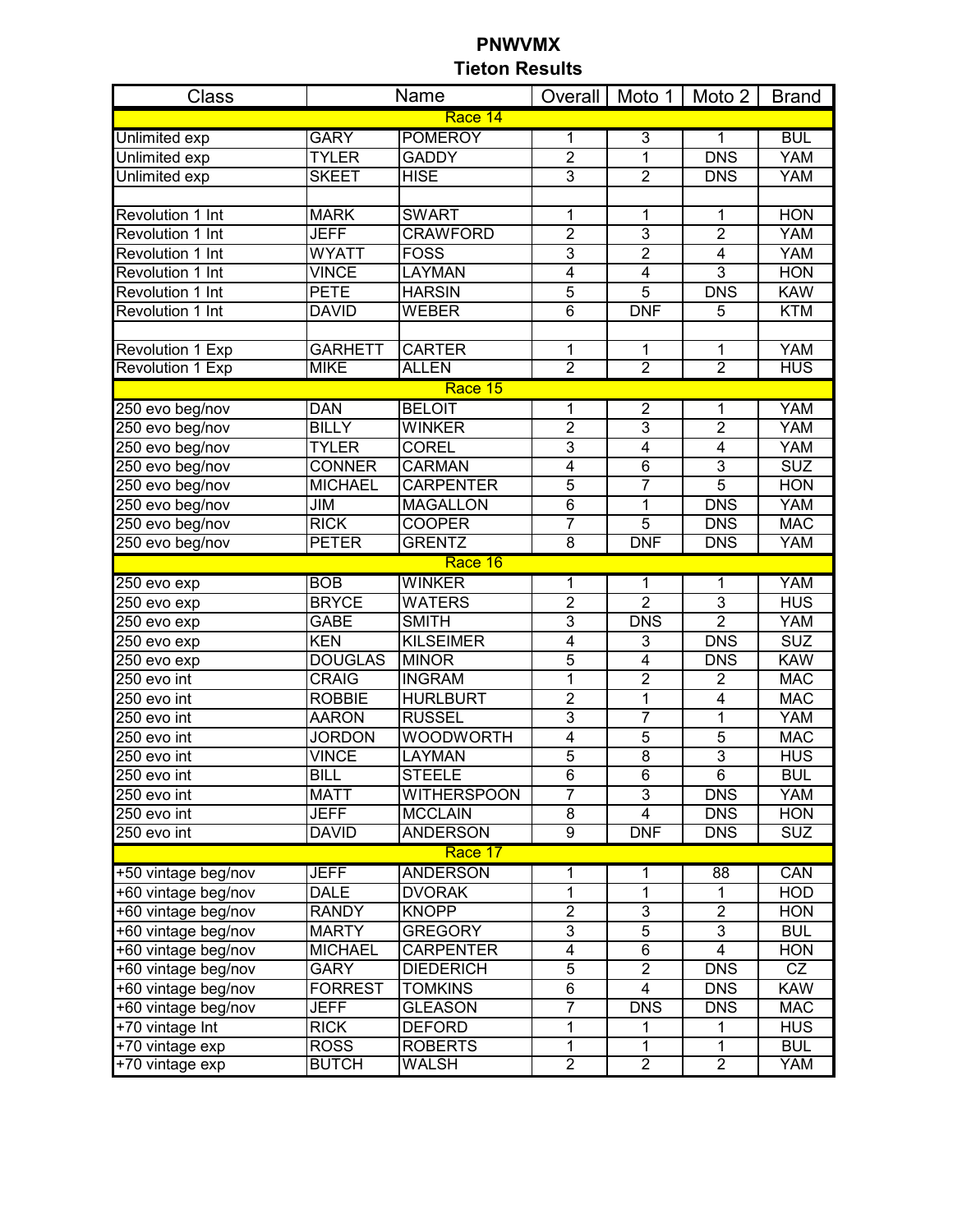| Class                    |                         | Name                |                         |                | Overall   Moto 1   Moto 2 | <b>Brand</b> |  |  |
|--------------------------|-------------------------|---------------------|-------------------------|----------------|---------------------------|--------------|--|--|
| Race 18                  |                         |                     |                         |                |                           |              |  |  |
| 125 evo int              | <b>THARYN</b>           | <b>RICHARDS</b>     | 1                       | 1              | 1                         | <b>HON</b>   |  |  |
| 125 evo int              | <b>BRIAN</b>            | <b>COLOFF</b>       | $\overline{2}$          | $\overline{2}$ | $\overline{2}$            | <b>HON</b>   |  |  |
|                          |                         |                     |                         |                |                           |              |  |  |
| 125 evo exp              | <b>DOUG</b>             | <b>RIDDLE</b>       | 1                       | 1              | 1                         | <b>HON</b>   |  |  |
|                          |                         |                     |                         |                |                           |              |  |  |
| +40 evo int              | <b>JEFF</b>             | <b>CRAWFORD</b>     | 1                       | $\mathbf 1$    | $\mathbf 1$               | <b>YAM</b>   |  |  |
| +40 evo int              | <b>AARON</b>            | <b>RUSSEL</b>       | $\overline{2}$          | $\overline{3}$ | $\overline{2}$            | <b>YAM</b>   |  |  |
| +40 evo int              | CRAIG                   | <b>INGRAM</b>       | $\overline{3}$          | $\overline{2}$ | $\overline{3}$            | <b>MAC</b>   |  |  |
| +40 evo int              | <b>TOM</b>              | <b>SPISAK</b>       | $\overline{\mathbf{4}}$ | <b>DNS</b>     | <b>DNS</b>                | <b>YAM</b>   |  |  |
|                          |                         |                     |                         |                |                           |              |  |  |
| +40 evo exp              | <b>BOB</b>              | <b>WINKER</b>       | 1                       | $\overline{2}$ | $\mathbf{1}$              | <b>YAM</b>   |  |  |
| +40 evo exp              | <b>TONY</b>             | <b>FOX</b>          | $\overline{2}$          | 1              | <b>DNS</b>                | <b>HON</b>   |  |  |
| +40 evo exp              | <b>DOUGLAS</b>          | <b>MINOR</b>        | 3                       | $\overline{3}$ | <b>DNS</b>                | <b>KAW</b>   |  |  |
| +40 evo exp              | <b>CHRIS</b>            | <b>NELSON</b>       | 4                       | $\overline{4}$ | <b>DNS</b>                | <b>MAC</b>   |  |  |
|                          |                         |                     |                         |                |                           |              |  |  |
| +70 evo int              | <b>FRED</b>             | <b>VILLOPOTTO</b>   | 1                       | <b>DNS</b>     | <b>DNS</b>                | CZ           |  |  |
|                          |                         | Race 19             |                         |                |                           |              |  |  |
| 250 vintage beg/nov      | <b>CHRISTINE KNOPP</b>  |                     | 1                       | $\overline{2}$ | $\overline{1}$            | <b>HON</b>   |  |  |
| 250 vintage beg/nov      | <b>MICHAEL</b>          | <b>CARPENTER</b>    | $\overline{2}$          | $\overline{3}$ | $\overline{2}$            | <b>HON</b>   |  |  |
| 250 vintage beg/nov      | <b>LUKE</b>             | WEBER               | $\overline{3}$          | 1              | <b>DNS</b>                | <b>BUL</b>   |  |  |
|                          |                         |                     |                         |                |                           |              |  |  |
| Inter-Am beg/nov         | <b>RICK</b>             | <b>DEFORD</b>       | 1                       | 1              | 1                         | <b>YAM</b>   |  |  |
|                          |                         |                     |                         |                |                           |              |  |  |
| 4-stroke vintage beg/nov | <b>JACOB</b>            | <b>STEELE</b>       | 1                       |                | $\overline{2}$            | <b>HON</b>   |  |  |
| 4-stroke vintage beg/nov | JIM                     | <b>ALLEN</b>        | $\overline{2}$          | 1              | 1                         | <b>HON</b>   |  |  |
|                          |                         | Race 20             |                         |                |                           |              |  |  |
| 4-stroke evo int         | JAN                     | <b>BABENDERERDE</b> | $\overline{1}$          | $\overline{1}$ | <b>DNS</b>                | <b>YAM</b>   |  |  |
|                          |                         |                     |                         |                |                           |              |  |  |
| 4-stroke evo exp         | <b>BOBBY</b>            | <b>GRAVELY</b>      | 1                       | $\overline{2}$ | 1                         | <b>HON</b>   |  |  |
| 4-stroke evo exp         | <b>MIKE</b>             | <b>MOHRBACHER</b>   | $\overline{2}$          | $\overline{1}$ | <b>DNS</b>                | <b>HON</b>   |  |  |
|                          |                         |                     |                         |                |                           |              |  |  |
| <b>Unlimited int</b>     | <b>JASON</b>            | <b>BROGOITTI</b>    | 1                       | 1              | $\mathbf{1}$              | <b>HON</b>   |  |  |
| Unlimited int            | <b>JEFF</b>             | <b>OSBORN</b>       | $\overline{2}$          | $\overline{3}$ | $\overline{2}$            | <b>HON</b>   |  |  |
| <b>Unlimited int</b>     | <b>TOM</b>              | <b>HALL</b>         | $\overline{3}$          | $\overline{2}$ | <b>DNS</b>                | <b>HON</b>   |  |  |
|                          |                         |                     |                         |                |                           |              |  |  |
| Evo Open Age int         | <b>BRIAN</b>            | <b>COLOFF</b>       | 1                       | 1              | 1                         | <b>HON</b>   |  |  |
|                          |                         | Race 21             |                         |                |                           |              |  |  |
| 250 vintage int          | <b>CURT</b>             | <b>SNIDER</b>       | 1                       | 3              | 1                         | <b>HON</b>   |  |  |
| 250 vintage int          | <b>JOSH</b>             | <b>KNOPP</b>        | $\overline{2}$          | $\overline{2}$ | $\overline{2}$            | <b>HON</b>   |  |  |
| 250 vintage int          | <b>KADEN</b>            | <b>FAGER</b>        | 3                       | 1              | $\overline{3}$            | <b>SUZ</b>   |  |  |
| 250 vintage int          | <b>JOE</b>              | <b>KLOKKEVOLD</b>   | 4                       | 4              | <b>DNS</b>                | <b>HUS</b>   |  |  |
|                          |                         |                     |                         |                |                           |              |  |  |
| 250 vintage exp          | <b>CLARENCE GARDNER</b> |                     | 1                       | $\overline{2}$ | 1                         | <b>HON</b>   |  |  |
| 250 vintage exp          | <b>BRYCE</b>            | <b>WATERS</b>       | $\overline{2}$          | $\overline{1}$ | $\overline{2}$            | <b>HON</b>   |  |  |
| 250 vintage exp          | TIM                     | <b>KAISER</b>       | $\overline{3}$          | $\overline{3}$ | <b>DNS</b>                | <b>HON</b>   |  |  |
|                          |                         |                     |                         |                |                           |              |  |  |
| Vintage Open Age exp     | <b>GARY</b>             | <b>POMEROY</b>      | 1                       | $\overline{1}$ | $\overline{1}$            | <b>BUL</b>   |  |  |